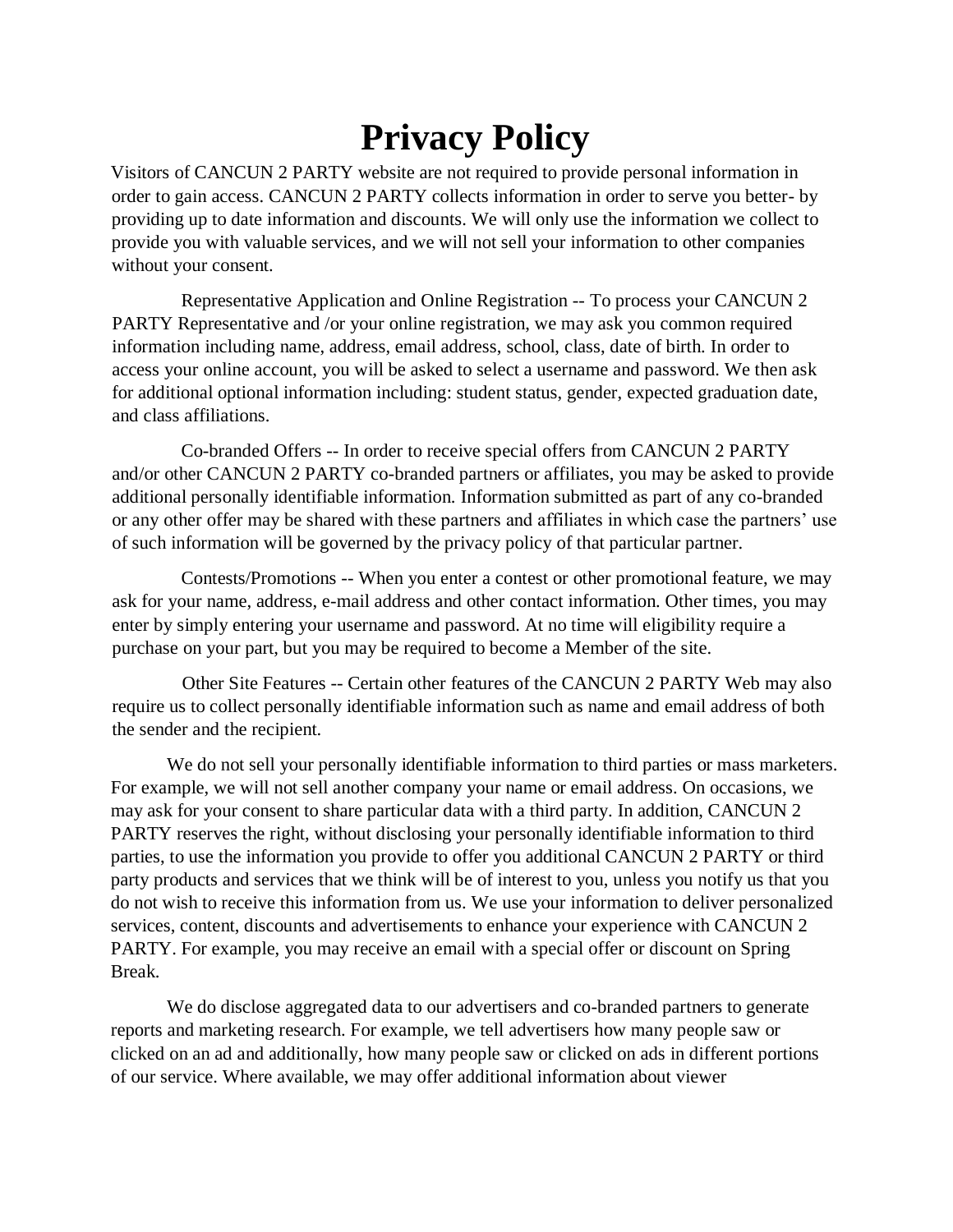characteristics. However, this does not include personally identifiable information about you or your online usage patterns. Our advertisers allow us to provide our service to you. In return, they need to know how to effectively place their ads to potential customers. You have the option to subscribe to receive CANCUN 2 PARTY Email Updates when you register on the site. We will use these updates to provide you with additional discounts, special offers, site upgrades, new features, events, promotions, and much more. You have the option to email us to opt out of receiving the emails at the bottom of every email you receive.

You have the option to sign up for free CANCUN 2 PARTY Email Updates when you Register to use the Website. You will also have the option to opt out of receiving the updates. This opt out messaging will appear at the bottom of every email that is sent out. CANCUN 2 PARTY gives users the option to remove their information from our database completely. If you don't want to receive any form of direct contact from CANCUN 2 PARTY whether it is email, discounts, or other promotional offers, email CANCUN 2 PARTY or call our Customer Service Department at 1-(908) 502-7235 to cancel your account. CANCUN 2 PARTY is not responsible for removing information from third party lists or databases.

In order to ensure that the information we maintain is accurate, CANCUN 2 PARTY gives users the option to change or modify their information previously provided. If you would like to change your information currently in our database, please login or contact Customer Service at 1-(908) 502-7235

The restrictions above will not apply in the event that you engage in certain improper conduct. Specifically, CANCUN 2 PARTY shall have the right to itself use or release to third parties personally identifiable information regarding users who are suspected of having used this website or any other site in the CANCUN 2 PARTY for any fraudulent purposes or having otherwise violated any law rule or regulation.

Security and Transactions The ability to accept credit cards on-line is now available via the log-in area. We make a diligent effort to ensure that our secure server software (SSL) is the industry standard and among the best software available today for secure commerce transactions. Our SSL will encrypt all of your personal information, including credit card number, name, and address, so that it cannot be read as the information travels over the Internet.

We have no intention of collecting personally identifiable information from children (i.e., individuals under the age of 18). Where appropriate, we take reasonable measures to inform children not to submit such information to our site or in response to advertisements. If a child has provided us with individually identifiable information, that child's parent or guardian should contact our Customer Care Department or call if they would like this information deleted from our records.

By using any website in the CANCUN 2 PARTY or any other site that we own or control, you consent to the collection and use of information by CANCUN 2 PARTY in the manner explained above. If we decide to change this privacy policy, we will correct it to reflect